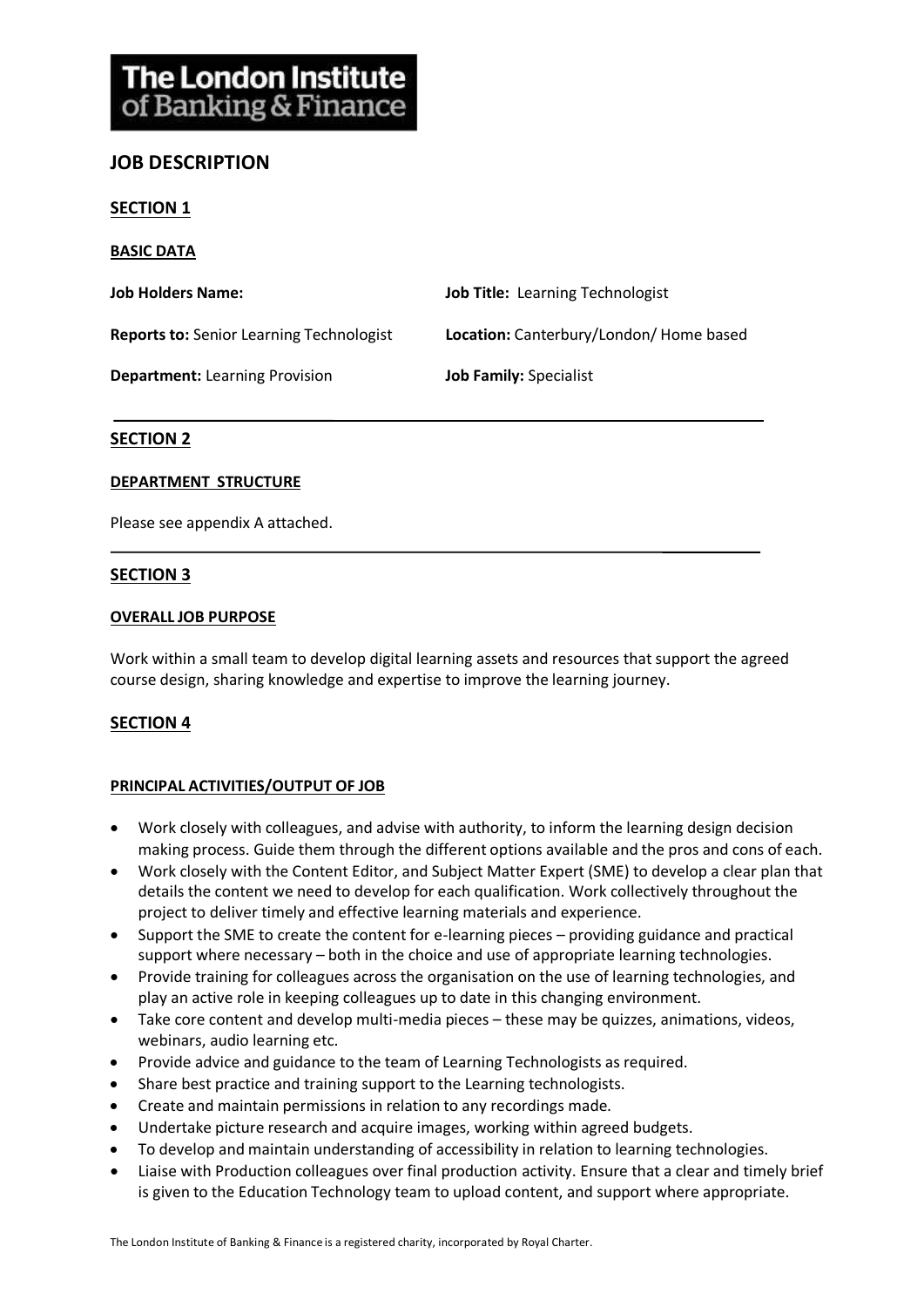- Liaise across the wider team as appropriate to ensure that the qualifications are ready for launch and that regular reporting is available to key stakeholders throughout the development process.
- Meet regularly with Learning Technologist colleagues to share best practice, support each other, define organisational standards, enhance provision, and to work on organisation-wide projects.
- Undertake any other duties that may reasonably be required to support the department and/or the work of the organisation.

#### **CONTACTS AND INFLUENCE EXERCISED**

Internal contacts across all areas of the organisation and at all levels.

Frequent contact with SMEs: ensuring they deliver to a prescribed brief. Where necessary provide constructive feedback and support, and even applying the terms of the contract if needed. Resolving issues where differences of opinion on content arise between colleagues working on the programme.

Able to influence and negotiate to achieve appropriate and effective solutions that support the learning needs of the qualifications.

#### **DECISIONS**

Indicate the level which best describes the job holder's involvement in the decision making process:

| Follows written and verbal instructions and established guidelines     |  |
|------------------------------------------------------------------------|--|
| Interprets policies & procedures                                       |  |
| Participates in the establishment of guidelines & procedures           |  |
| Acts as final authority to implement policy, guidelines and procedures |  |
| that affect strategic goals                                            |  |

Indicate the statement which best describes the impact of the job holder's decisions:

| Restricted to employee's own work                                    |  |
|----------------------------------------------------------------------|--|
| Has impact on department/directorate* objectives                     |  |
| Has impact on the London Institute of Banking and Finance objectives |  |

Examples of the decisions that are generally made by the job holder

- Prioritisation of own workload, and that of team
- Together with the team, the most appropriate learning experience / learning technologies
- Frequent contact, discussion and negotiation with SMEs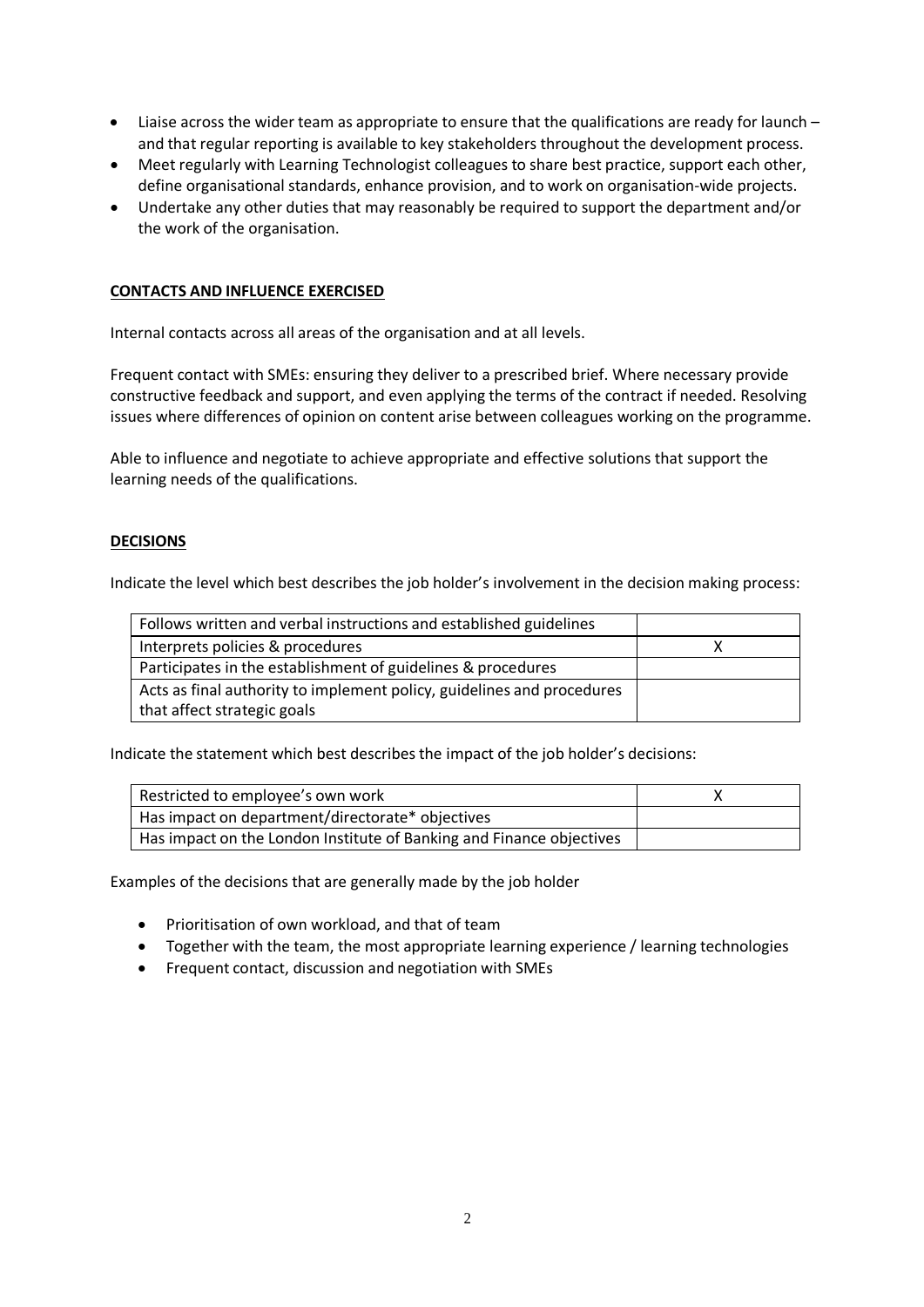## **DEFINITION /CLARITY**

Adaptability and pragmatism will be essential as will an ability to juggle a range of tasks across different projects and with tight timeframes is essential. The post-holder will need to remain calm under pressure, and to find solutions to any problems that arise.

This role is central to the development and delivery of effective digital learning assets, and the post holder needs to demonstrate behaviours that support innovation and collaboration, and take a teambased approach.

## **ANY ADDITIONAL FEATURES OF NOTE**

To fulfil the requirements of this role you will need to attend the other LIBF office regularly as defined by your line manager.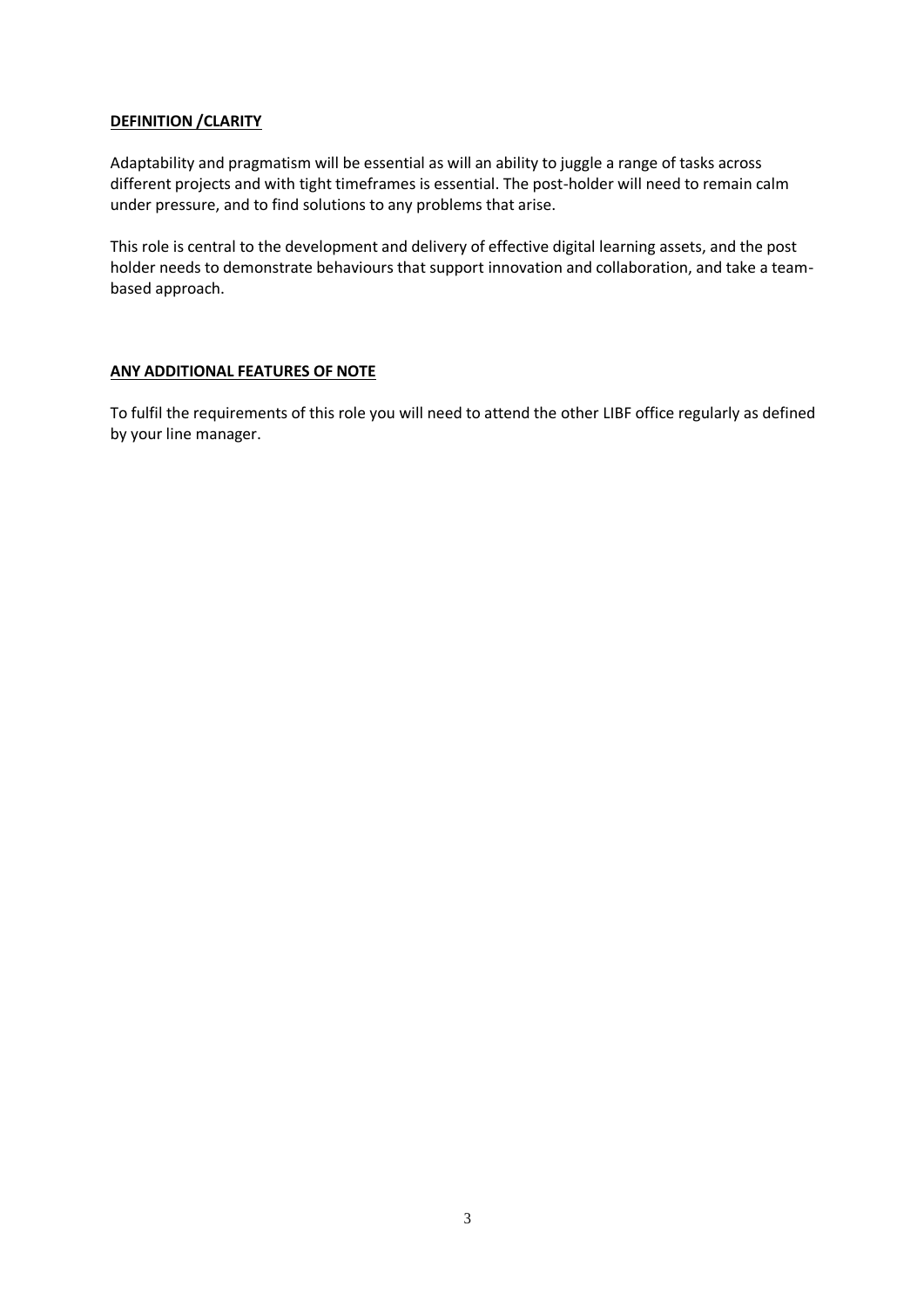## **PERSON SPECIFICATION**

**Job Title:** Learning Technologist **Reports to:** Senior Learning Technologist **Department:** Learning provision

| Qualifications, knowledge and professional memberships                                                       | <b>Essential/Desirable?</b> |              |
|--------------------------------------------------------------------------------------------------------------|-----------------------------|--------------|
| Educated to degree level or above (in a relevant discipline)                                                 | E(D)                        |              |
| Knowledge/experience of working within the education sector                                                  | E                           |              |
| Knowledge of learning and teaching theories and their use to                                                 | E                           |              |
| support effective teaching                                                                                   |                             |              |
| <b>Technical competencies (skills and experience)</b>                                                        | <b>Essential/Desirable?</b> |              |
| Experience of developing a range of multi-media learning objects                                             | E                           |              |
| Experience of instructional design and working with academics                                                | D                           |              |
| Experience of filming and editing short learning pieces                                                      | E                           |              |
| Experience of working on VLEs (ideally using Moodle and/or<br>Brightspace)                                   | E(D)                        |              |
| The ability to create multimedia pieces in professional house<br>style.                                      | E                           |              |
| Excellent IT skills, including Microsoft Office and Teams                                                    | E                           |              |
| And specific e-learning tools and software, such as:                                                         |                             |              |
| - Adobe Connect, Zoom,                                                                                       |                             |              |
| - Adobe Photoshop/Illustrator                                                                                |                             |              |
| - Articulate Storyline 360 suite                                                                             |                             |              |
| - Audio software eg Audacity                                                                                 |                             |              |
| - Video software eg Adobe Premier                                                                            |                             |              |
| - Camtasia, Adobe Captivate                                                                                  |                             |              |
| - Vyond or similar                                                                                           |                             |              |
| Experience of collaborative working - with excellent, and<br>confident, communication and influencing skills | E                           |              |
| Ability to work well, and calmly, under pressure - managing a                                                | E                           |              |
| demanding workload formed of a wider range of projects with                                                  |                             |              |
| competing deadlines                                                                                          |                             |              |
| Familiarity with the London Institute of Banking and Finance,                                                | D                           |              |
| and/or the financial services industry                                                                       |                             |              |
| <b>Core Competencies</b> (this section should contain the level of competency                                | Essential /                 | Core for all |
| required to carry out this role. Please refer to the competency framework for                                | desirable?                  | employees    |
| clarification where needed. Placing a N/A where the competency is not required<br>as part of the job)        |                             |              |
| <b>Values</b>                                                                                                |                             |              |
| Collaboration                                                                                                | E                           | C            |
| Adaptability                                                                                                 | E                           | $\mathsf{C}$ |
| Innovation                                                                                                   | E                           | C            |
| Integrity                                                                                                    | E                           | C            |
| Support                                                                                                      | E                           | $\mathsf{C}$ |
| <b>Skills and Experience</b>                                                                                 | Essential /                 | Core or      |
|                                                                                                              | desirable?                  | Enhanced?    |
| Communicating effectively                                                                                    | E                           | C            |
| <b>Business thinking</b>                                                                                     | E                           | C            |
| Developing Yourself                                                                                          | E                           | C            |
| Getting things done to achieve results                                                                       | E                           | $\mathsf{C}$ |
| <b>Digital Capability</b>                                                                                    | E                           | En           |
| The Customer Experience                                                                                      | E                           | $\mathsf{C}$ |
| Managing quality and standards                                                                               | E                           | C            |
| Applying judgement and taking decisions                                                                      | E                           | $\mathsf{C}$ |